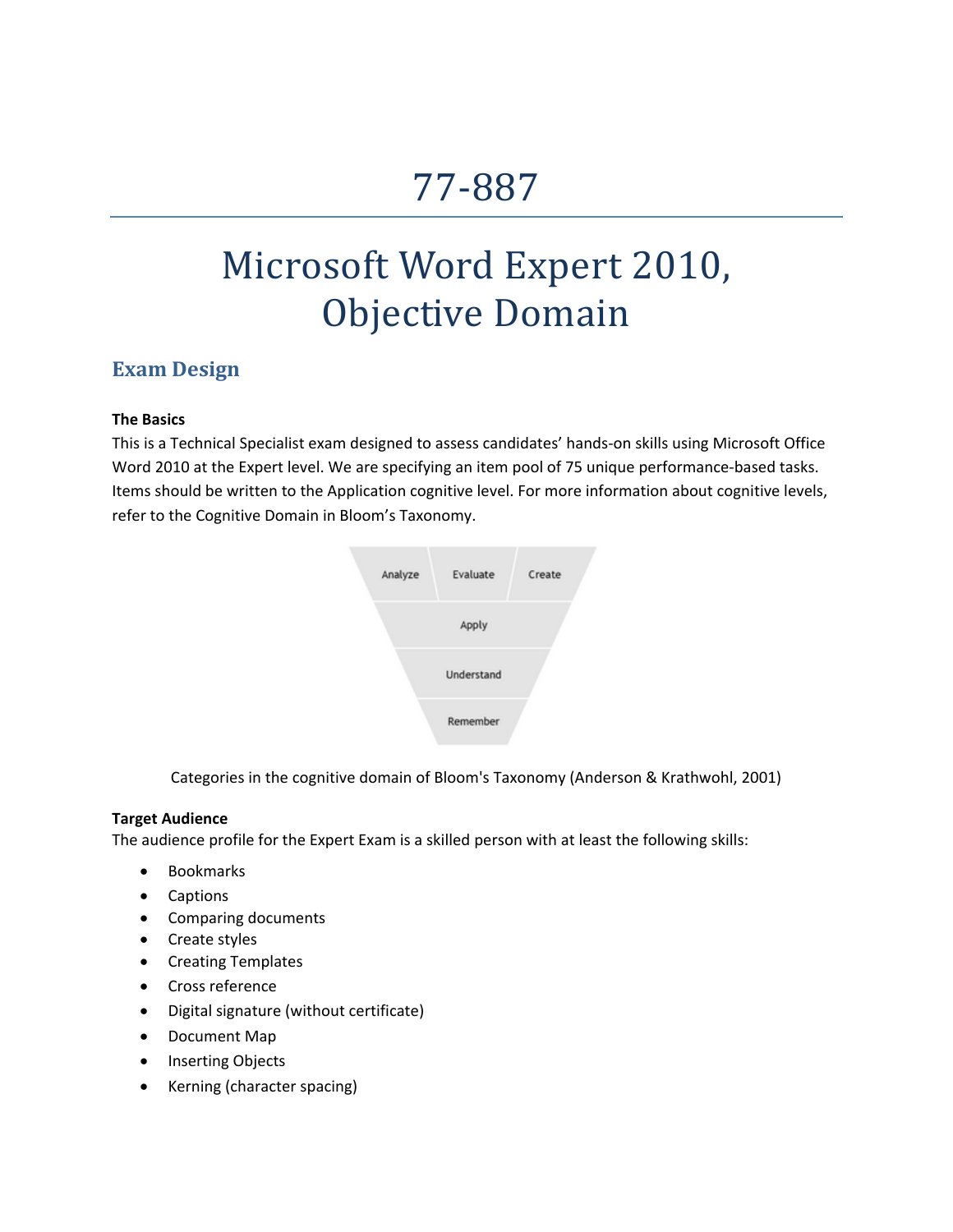- Merging documents
- Modify charts
- Protect Document
- Quick Parts (defaults)
- Research
- Switch Windows
- Word Options

# **Objective Domain**

#### **1. Sharing and Maintaining Documents**

- 1.1. Configure Word Options
- 1.2. Restrict access to a document
- 1.3. Add and modify templates in an existing document

#### **2. Formatting Content**

- 2.1. Apply advanced font and paragraph attributes
- 2.2. Create tables and charts
- 2.3. Construct reusable content in a document
- 2.4. Link sections

#### **3. Tracking and Referencing Documents**

- 3.1. Review, compare and combine documents
- 3.2. Create a reference page
- 3.3. Create a Table of Authorities in a document
- 3.4. Create an index in document